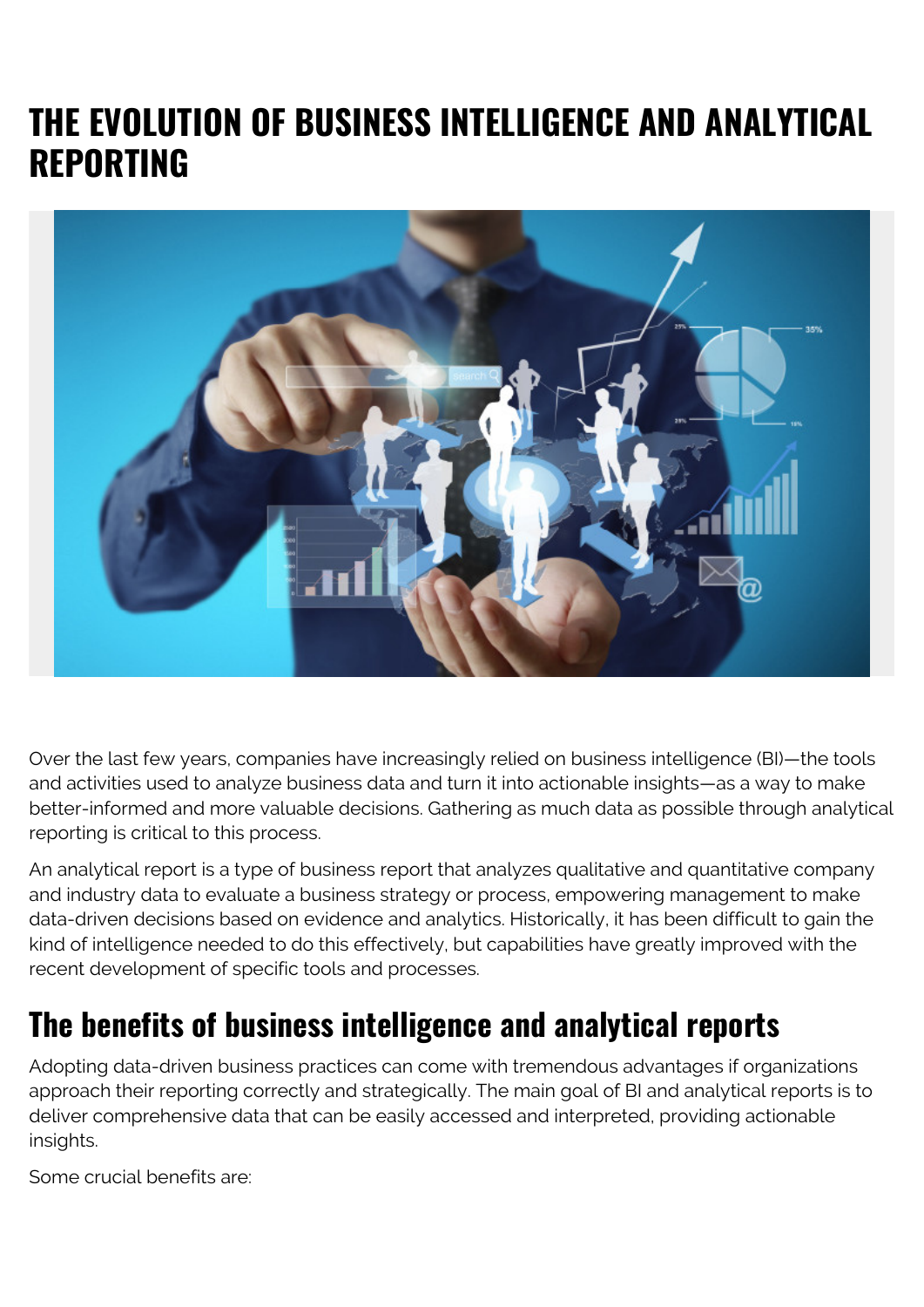

### **From early days to evolved business analytics**

Analytics 1.0 came into existence at the beginning of "data analytics" during a period with fewer technological advancements than today. Companies aiming to analyze data and produce useful information from it had to collect the data offline and analyze it manually—and they spent much more time on collection than analysis. They also had access to a narrower range of data.

At that time, data analysts acted more as technicians who managed the technology and collected data. Since the work was manual, slow, and from limited data sources, mostly within the organization, companies had less insight to aid the decision-making process. In smaller companies, decision makers relied more on things like gut instinct, personal anecdotes, bias, and assumptions to inform their next move.

Transforming data into usable insights is a challenge because IT people see data one way while business analysts see it another. Part of the challenge of Analytics 1.0 was to clarify communication between the two groups so that the business could get what it needed from the data that IT generated. When it worked right, transformed data helped support evidence-based decision making and performance management and yielded insights. As the tools got better (and IT people began to better understand their stakeholders), even smaller organizations began to benefit from analytics.

*"Data will talk if you're willing to listen to it."—Jim Bergeson*